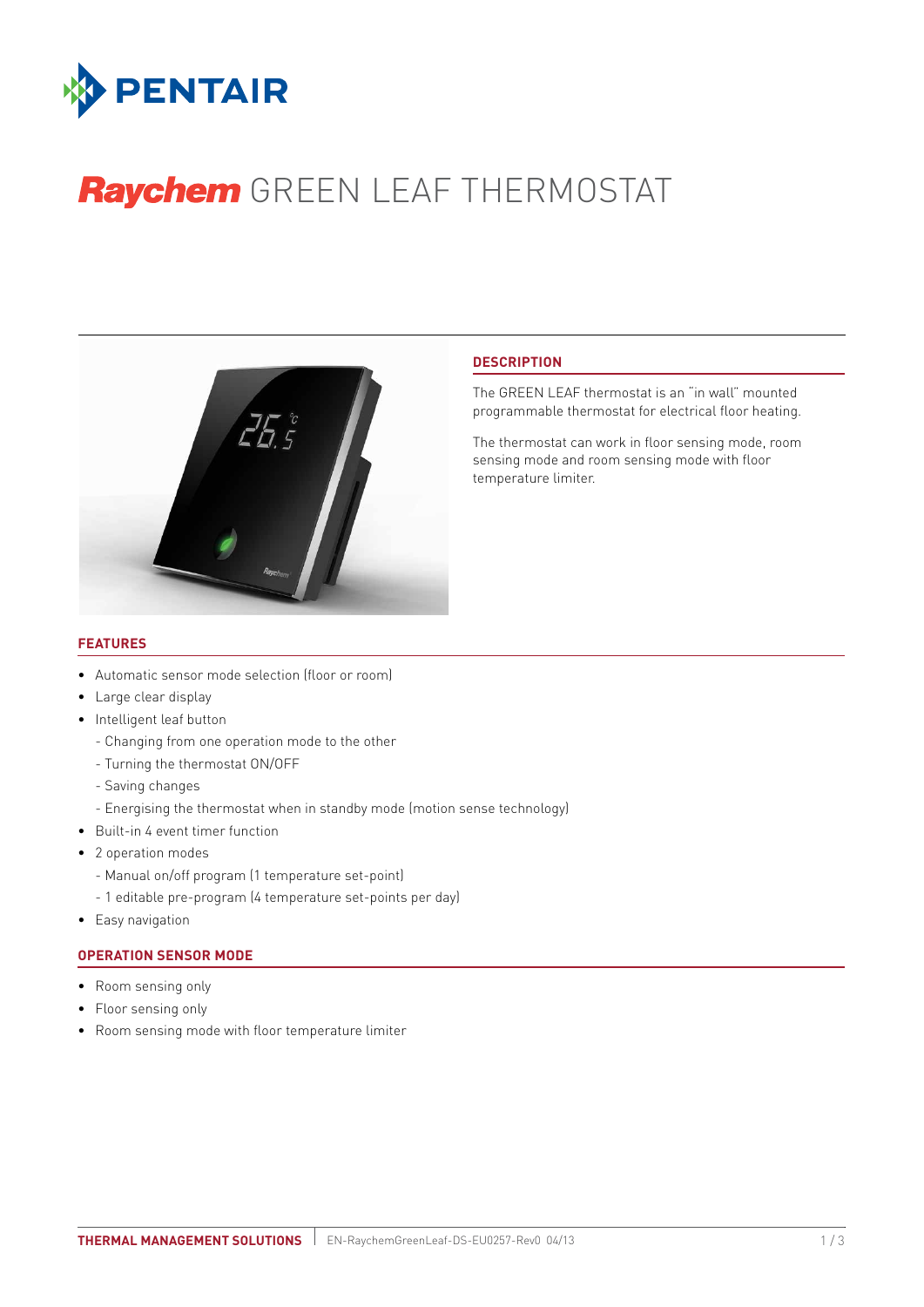# **TECHNICAL DATA**

| Supply voltage:               | 230 VAC (+10% / -15%) - 50 Hz                                                                                                        |
|-------------------------------|--------------------------------------------------------------------------------------------------------------------------------------|
| Approvals                     | CE approved according to the norms EN 60730-1, EN 60730-2-9<br>RoHS compliant<br>WEEE compliant                                      |
| Relay data                    | 230 VAC, maximum 13A resistive load (max. 3000W)                                                                                     |
| Ambient operating temperature | $0-40^{\circ}$ C                                                                                                                     |
| Protection class              | IP <sub>20</sub>                                                                                                                     |
| Sensor                        | External floor sensor<br>- With 3 meter cable<br>- Type NTC 10K @ 25 $^{\circ}$ C<br>- Compatible with existing Raychem floor sensor |

Internal room sensor

## **SYSTEM INFORMATION**

Compatible with the following Raychem products:

- T2QuickNet mats 90 W/m² and 160 W/m²
- T2Red Self-regulating heating cable
- T2Blue 10 W/m and T2Blue 20 W/m heating cables
- CeraPro heating cable

## **PACKAGING**

The Box includes: • The thermostat

- The external floor sensor
- The adaptor frame
	- 2 fixing screws
	- The instruction manual

## **ACCESSORIES**

• Spare external floor sensor: 1244-002952